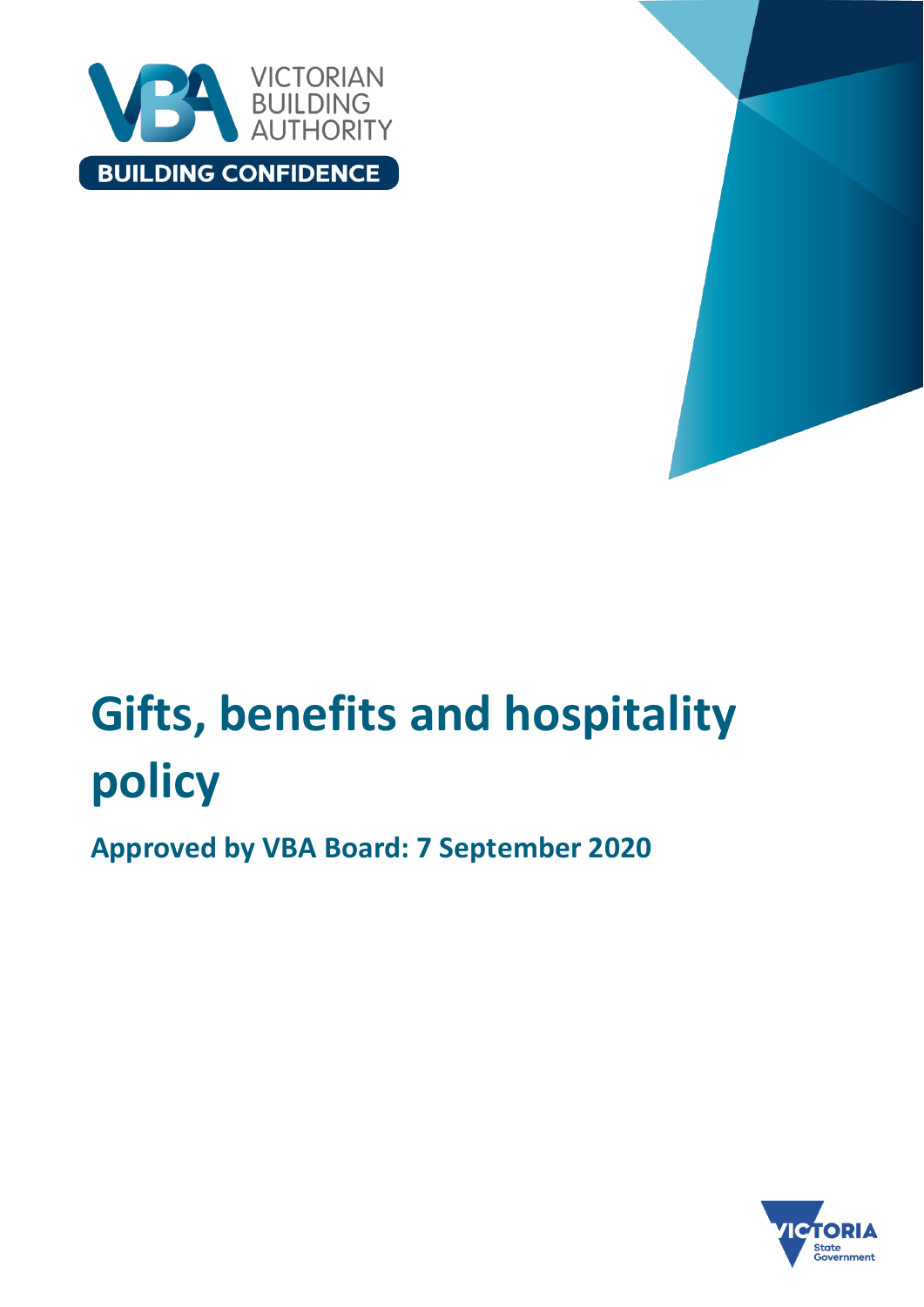

# **Gifts, benefits and hospitality policy**

| Effective date        | August 2017                                                    | Document ID:           |                                        |
|-----------------------|----------------------------------------------------------------|------------------------|----------------------------------------|
| Renewal date          | June 2021 (biennially thereafter)                              | Last updated:          | 7 September 2020                       |
| Owner                 | Karen Wild                                                     | Position:              | Executive Director, People and Finance |
| Author                | Stephen Mumford                                                | Position:              | Special Adviser, Integrity             |
| Version               | Version number 2.2                                             | <b>TRIM Reference:</b> | DOC/20/392211                          |
| Contacts<br>reference | peopleandcapability@vba.vic.gov.au or integrity@vba.vic.gov.au |                        |                                        |

# **Table of contents**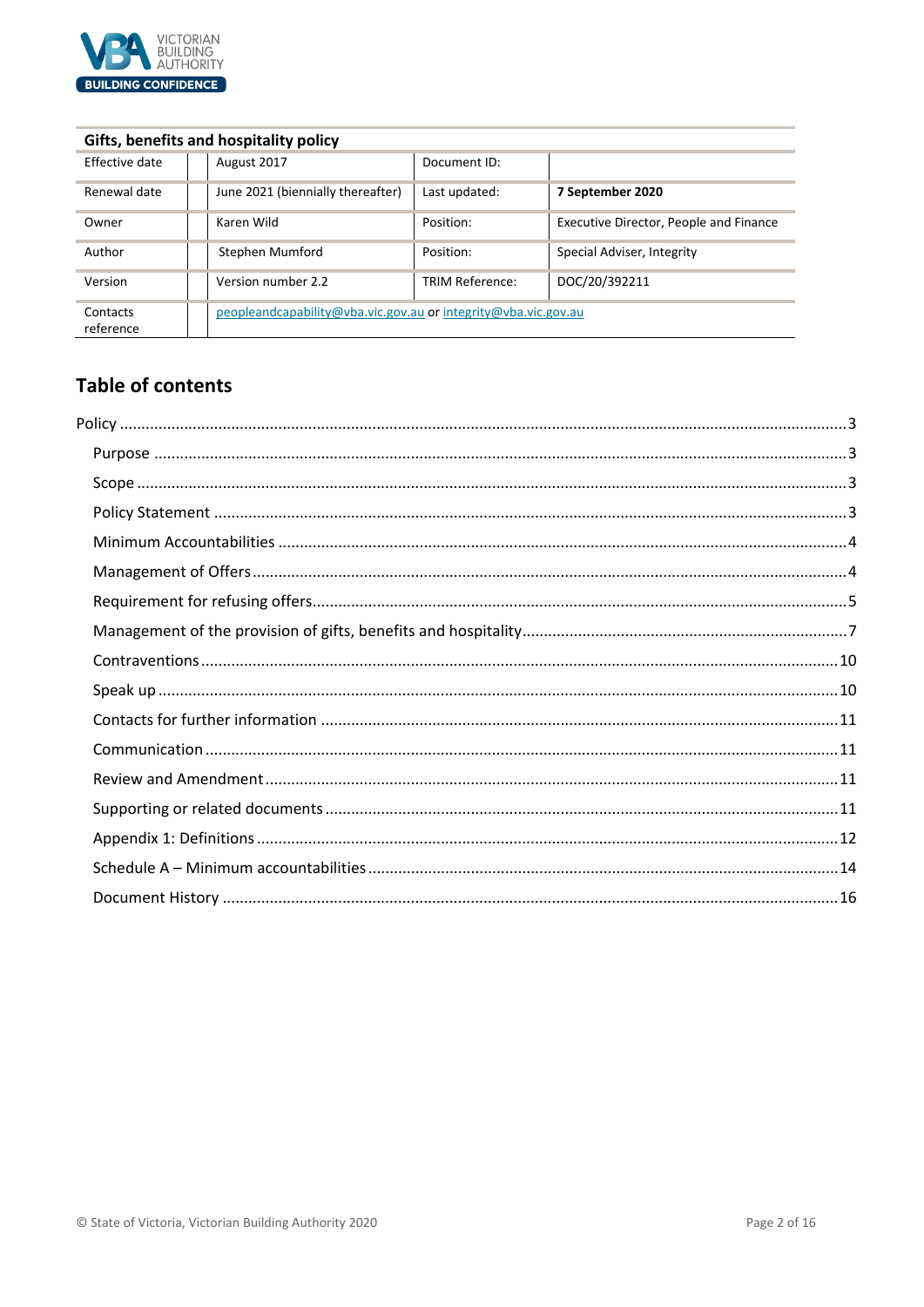

# <span id="page-2-0"></span>**Policy**

# <span id="page-2-1"></span>**Purpose**

This policy states the Victorian Building Authority's (VBA) position on:

- responding to offers of gifts, benefits and hospitality; and
- providing gifts, benefits and hospitality.

This policy is intended to support individuals and the VBA to avoid conflicts of interest and maintain high levels of integrity and public trust. The VBA has issued this policy to support behaviours consistent with the Code of Conduct for Victorian Public Sector Employees (Code). All employees are required under clause 1.2 of the Code to comply with this policy.

# <span id="page-2-2"></span>**Scope**

This policy applies to VBA employees and other workplace participants including contractors, consultants and suppliers in their dealings with each other, stakeholders, suppliers and other relevant third parties.

This policy does not apply to members of the VBA Board who must adhere to the VBA Board Gifts, Benefits and Hospitality Policy.

# <span id="page-2-3"></span>**Policy Statement**

This policy has been developed in accordance with requirements outlined in the minimum accountabilities for the management of gifts, benefits and hospitality issued by the Victorian Public Sector Commission.

The VBA is committed to and will uphold the following principles in applying this policy:

**Impartiality** ‐ individuals have a duty to place the public interest above their private interests when carrying out their official functions. One way they do this is by applying the public sector values to their actions and decision-making (set out at section 7 in the *Public Administration Act 2004* (Act)). They will not accept gifts, benefits or hospitality that could raise a reasonable perception of, or actual, bias or preferential treatment. Individuals do not accept offers from those about whom they are likely to make business decisions.

**Accountability** ‐ individuals are accountable for:

- declaring all non‐token offers of gifts, benefits and hospitality;
- declining non-token offers of gifts, benefits and hospitality, or where an exception applies under this policy, seeking approval to accept the offer; and
- the responsible provision of gifts, benefits and hospitality.

Individuals with direct reports are accountable for overseeing management of their direct reports' acceptance or refusal of non‐token gifts, benefits and hospitality, modelling good practice and promoting awareness of gifts, benefits and hospitality policies and processes.

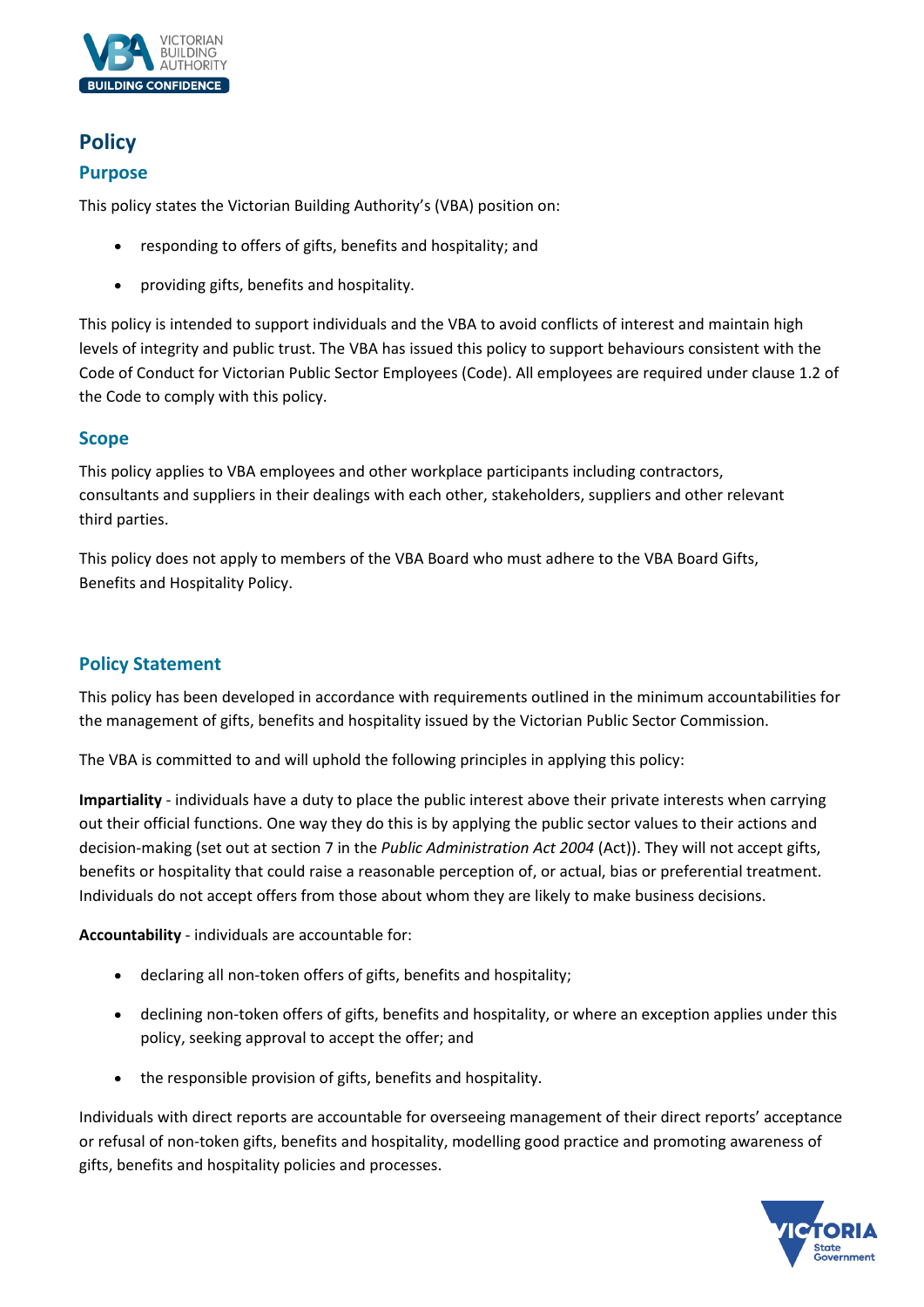

**Integrity** - individuals strive to earn and sustain public trust through providing or responding to offers of gifts, benefits and hospitality in a manner that is consistent with community expectations. Individuals will refuse any offer that may lead to an actual, perceived or potential conflict of interest.

**Risk‐based approach** - the VBA, through its policies, processes and audit committee, will ensure gifts, benefits and hospitality risks are appropriately assessed and managed. Individuals with direct reports will ensure they are aware of the risks inherent in their team's work and functions and monitor the risks to which their direct reports are exposed.

# <span id="page-3-0"></span>**Minimum Accountabilities**

Under the Instructions supporting the Standing Directions 2018 under the Financial Management Act 1994, the Victorian Public Sector Commission has set binding minimum accountabilities for the appropriate management of gifts, benefits and hospitality. These can be found at **Schedule A**.

# <span id="page-3-1"></span>**Management of Offers**

This section sets out the process for accepting, declining and recording offers of gifts, benefits and hospitality. Any exceptions to this process must have the prior written approval of the Manager, Human Resources or the Special Adviser, Integrity.

| G | <b>Giver</b>     | Who is offering the gift, benefit or hospitality and what is their<br>relationship to me?<br>Does my role require me to select contractors, award grants,<br>regulate industries or determine government policies? Could the<br>person or organisation benefit from a decision I make?                                                                    |
|---|------------------|-----------------------------------------------------------------------------------------------------------------------------------------------------------------------------------------------------------------------------------------------------------------------------------------------------------------------------------------------------------|
|   | <b>Influence</b> | Are they seeking to gain an advantage or influence my decisions or<br>actions?<br>Has the gift, benefit or hospitality been offered to me publicly or<br>privately? Is it a courtesy or a token of appreciation or valuable<br>non-token offer? Does its timing coincide with a decision I am<br>about to make or my endorsement of a product or service? |
| F | Favour           | Are they seeking a favour in return for the gift, benefit or<br>hospitality?<br>Has the gift, benefit or hospitality been offered honestly? Has the<br>person or organisation made several offers over the last 12<br>months? Would accepting it create an obligation to return a<br>favour?                                                              |

*Figure 1* is a useful tool when considering how to respond to a gift offer (the GIFT test).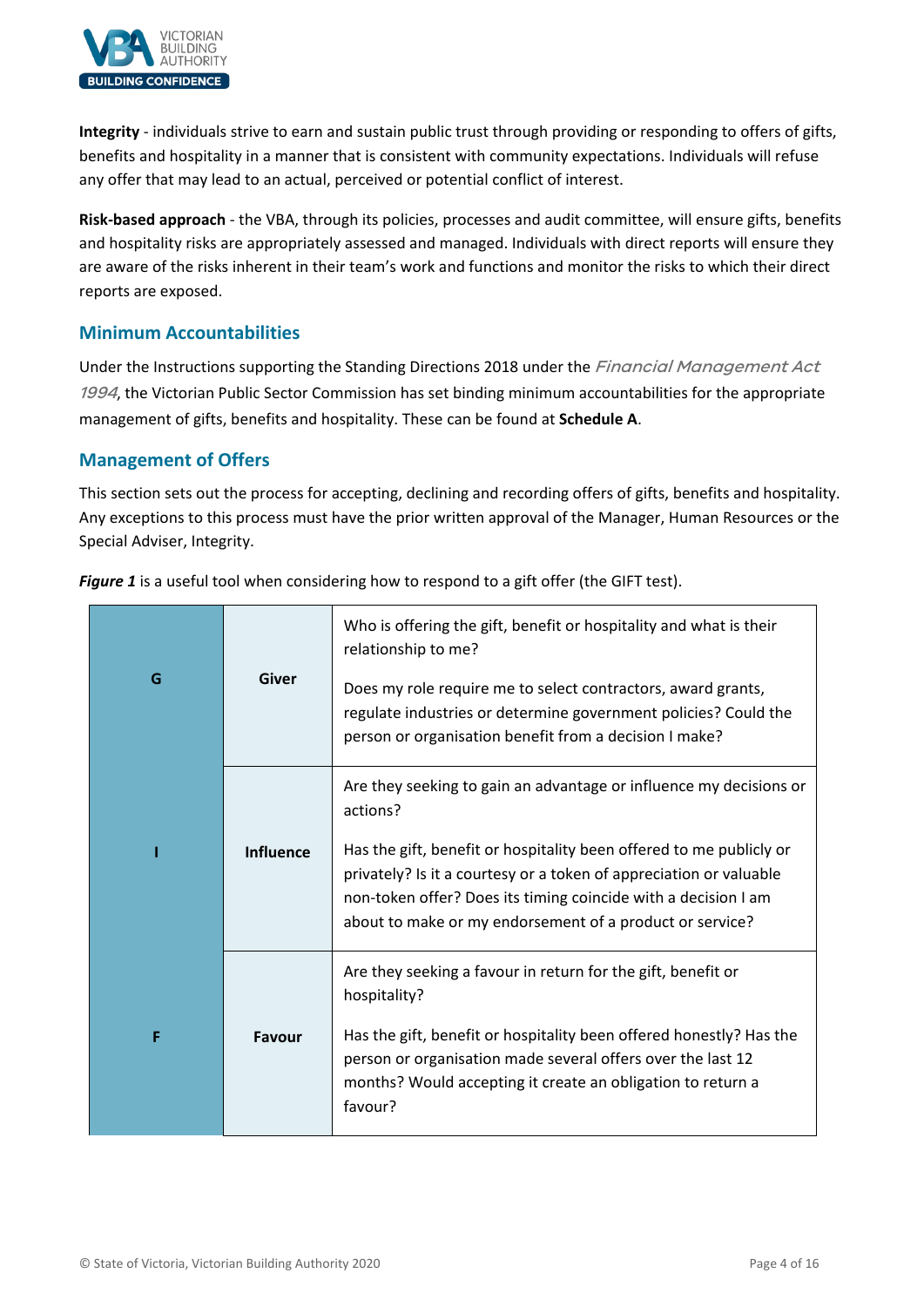

|              | Would accepting the gift, benefit or hospitality diminish public<br>trust?                                                                      |
|--------------|-------------------------------------------------------------------------------------------------------------------------------------------------|
| <b>Trust</b> | How would the public view acceptance of this gift, benefit or<br>hospitality? What would my colleagues, family, friends or associates<br>think? |

# <span id="page-4-0"></span>**Requirement for refusing offers**

Individuals should consider the GIFT test at Figure 1 and the requirements below to help decide whether to refuse an offer. Individuals are to refuse offers:

- likely to influence them, or be perceived to influence them, in the course of their duties or that raise an actual, potential or perceived conflict of interest;
- could bring them, the VBA or the public sector into disrepute;
- made by a person or organisation about which they will likely make or influence a decision (this also applies to processes involving grants, sponsorship, regulation, enforcement or licensing), particularly offers:
	- o made by a current or prospective supplier; or
	- $\circ$  made during a procurement or tender process by a person or organisation involved in the process.
- likely to be a bribe or inducement to make a decision or act in a particular way;
- that extend to their relatives or friends;
- of money, or used in a similar way to money, or something easily converted to money;
- where, in relation to hospitality and events, the organisation will already be sufficiently represented to meet its business needs;
- where acceptance could be perceived as endorsement of a product or service, or acceptance would unfairly advantage the sponsor in future procurement decisions;
- made by a person or organisation with a primary purpose to lobby Ministers, Members of Parliament or public sector organisations; or
- made in secret.

If an individual considers they have been offered a bribe or inducement, the offer must be reported to the CEO or their delegate (who should report any criminal or corrupt conduct to Victoria Police or the Independent Broad‐based Anti‐Corruption Commission (IBAC)).

#### **Token offers**

A token offer is an offer of a gift, benefit or hospitality that is of inconsequential or trivial value to both the person making the offer and the individual. It may include promotional items such as pens and note pads, and modest hospitality that would be considered a basic courtesy, such as light refreshments during a meeting.

The minimum accountabilities state that token offers cannot be worth more than \$50.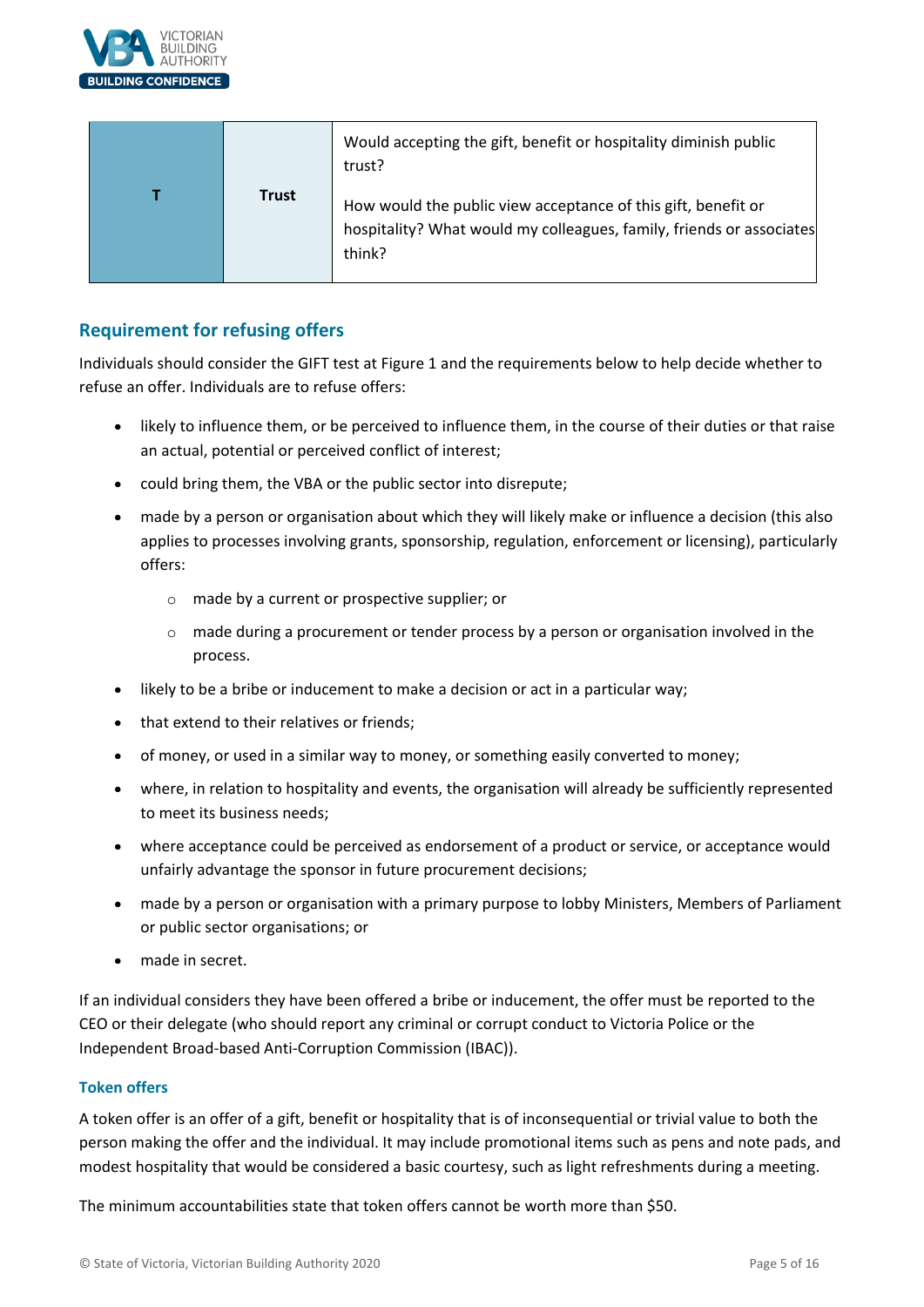

Individuals may generally accept token offers without approval or declaring the offer on the VBA register, as long as the offer does not create a conflict of interest or lead to reputational damage.

#### **Non-token offers**

Individuals can only accept non‐token offers if they have a legitimate business benefit. All accepted non‐token offers must be approved in writing by the individual's manager or organisational delegate, recorded in the gifts, benefits and hospitality register and be consistent with the following requirements:

- it does not raise an actual, potential or perceived conflict of interest or have the potential to bring the individual, the VBA or the public sector into disrepute; and
- there is a legitimate business reason for acceptance. It is offered in the course of the individual's official duties, relates to the individual's responsibilities and has a benefit to the VBA, public sector or the State.

Individuals may be offered a gift or hospitality where there is no opportunity to seek written approval from their manager prior to accepting. For example, they may be offered a wrapped gift that they later identify as being a non-token gift. In these cases, the individual must seek approval from their manager within five business days.

Where the gift would likely bring the individual or the VBA into disrepute, the VBA should return the gift. If it represents a conflict of interest for the individual, the VBA should either return the gift or transfer ownership to the VBA to mitigate this risk.

#### **Recording non-token offers of gifts, benefits and hospitality**

All non-token offers, whether accepted or declined, must be recorded in the VBA's gifts, benefits and hospitality register. The business reason for accepting the non-token offer must be recorded in the register with sufficient detail to link the acceptance to the individual's work functions and benefit to the VBA, public sector or State.

Individuals should consider the following examples of acceptable and unacceptable levels of detail to be included in the VBA's register when recording the business reason:

*Unacceptable*

"Networking"

• "Maintaining stakeholder relationships"

#### *Acceptable*

"Individual is responsible for evaluating and reporting on the outcomes of the VBA's sponsorship of Event A. Individual attended Event A in an official capacity and reported back to the VBA on the event."

• "Individual presented to a visiting international delegation. The delegation presented the individual with a cultural item worth an estimated \$200. Declining the gift would have caused offence. The gift was accepted on behalf of the VBA."

Access to the register is restricted to relevant persons within the VBA.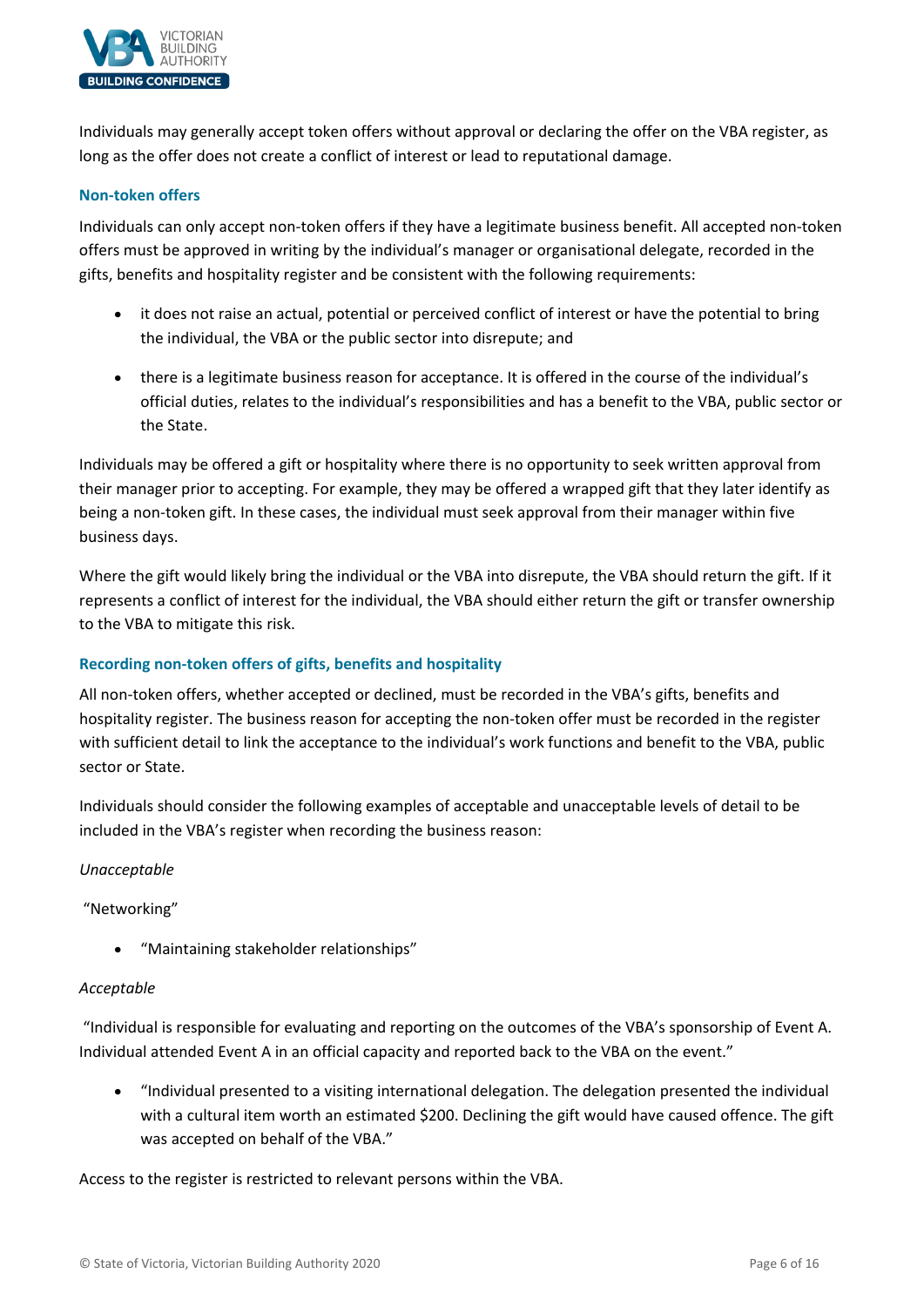

The VBA's Audit and Risk Committee will receive a report at least annually on the administration and quality control of the gifts, benefits and hospitality policy, processes and register. The report will include analysis of VBA's gifts, benefits and hospitality risks (including multiple offers from the same source and offers from business associates), risk mitigation measures and any proposed improvements.

The public register will contain a subset of the information detailed in the VBA's internal register.

#### **Ownership of gifts offered to individuals**

Non‐token gifts with a legitimate business benefit that have been accepted by an individual for their work or contribution may be retained by the individual where the gift is not likely to bring them or the VBA into disrepute, and where the Manager, Human Resources or the Special Adviser, Integrity has provided written approval. Employees must transfer to the VBA official gifts or any gift of cultural significance or significant value.

#### **Repeat offers**

Receiving multiple offers (token or non-token) from the same person or organisation can generate a stronger perception that the person or organisation could influence you. Individuals should refuse repeat offers from the same source if they create a conflict of interest or may lead to reputational damage.

#### **Ceremonial gifts**

Ceremonial gifts are official gifts provided as part of the culture and practices of communities and government, within Australia or internationally. Ceremonial gifts are the property of the organisation, irrespective of value, and should be accepted by individuals on behalf of the VBA. The receipt of ceremonial gifts should be recorded on the VBA's register but this information does not need to be published online.

#### **Hospitality provided by Victorian public sector organisations**

Victorian public sector organisations may provide hospitality to stakeholders, as part of their functions. When offered hospitality by a Victorian public sector organisation, individuals should consider the requirements of the minimum accountabilities.

Accepted hospitality offered by a Victorian public sector organisation as part of official business does not need to be declared or reported, where the reason for the individual's attendance is consistent with the VBA's functions and objectives and with the individual's role.

# <span id="page-6-0"></span>**Management of the provision of gifts, benefits and hospitality**

This section sets out the requirements for providing gifts, benefits and hospitality.

*Figure 2* is a useful tool when providing gifts, benefits or hospitality (the HOST test).

|   |                    | To whom is the gift or hospitality being provided?                                         |
|---|--------------------|--------------------------------------------------------------------------------------------|
| н | <b>Hospitality</b> | Will recipients be external business partners, or individuals of the<br>host organisation? |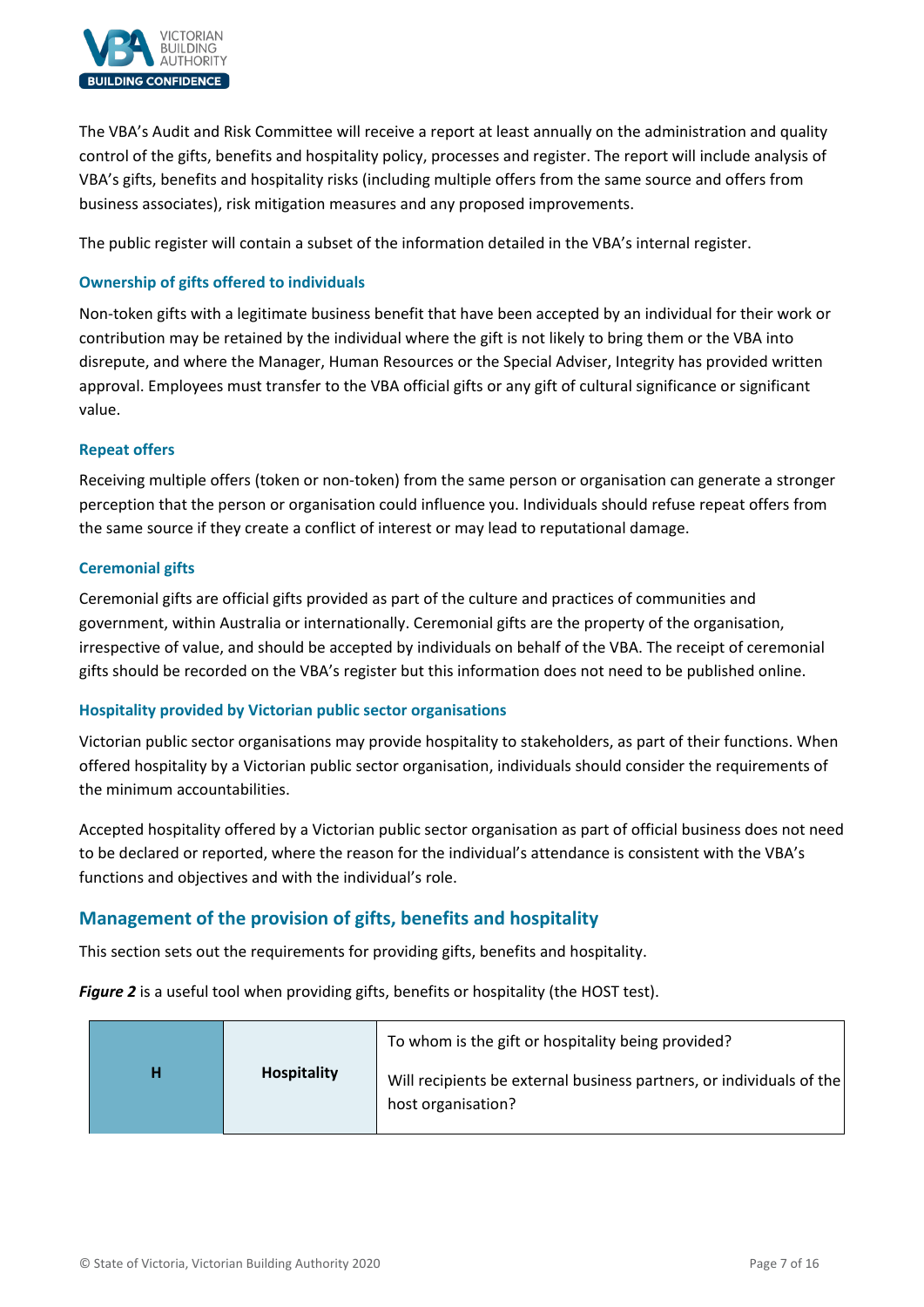

| O | <b>Objectives</b> | For what purpose will hospitality be provided?<br>Is the hospitality being provided to further the conduct of official<br>business? Will it promote and support government policy<br>objectives and priorities? Will it contribute to staff wellbeing and<br>workplace satisfaction?                                                                        |
|---|-------------------|-------------------------------------------------------------------------------------------------------------------------------------------------------------------------------------------------------------------------------------------------------------------------------------------------------------------------------------------------------------|
| S | Spend             | Will public funds be spent?<br>What type of hospitality will be provided? Will it be modest or<br>expensive, and will alcohol be provided as a courtesy or an<br>indulgence? Will the costs incurred be proportionate to the<br>benefits obtained?                                                                                                          |
| т | <b>Trust</b>      | Will public trust be enhanced or diminished?<br>Could you publicly explain the rationale for providing the gift or<br>hospitality? Will the event be conducted in a manner which<br>upholds the reputation of the public sector? Have records in<br>relation to the gift or hospitality been kept in accordance with<br>reporting and recording procedures? |

#### **Requirements for providing gifts, benefits and hospitality**

Gifts, benefits and hospitality may be provided when welcoming guests, to facilitate the development of business relationships, further public sector business outcomes and to celebrate achievements.

When deciding whether to provide gifts, benefits or hospitality or the type of gift, benefit or hospitality to provide, individuals must ensure:

- any gift, benefit or hospitality is provided for a business reason that furthers the conduct of official business or other legitimate organisational goals, or promotes and supports government policy objectives and priorities;
- that any costs are proportionate to the benefits obtained for the State, and would be considered reasonable in terms of community expectations (the 'HOST' test at Figure 2 is a good reminder of what to think about in making this assessment); and
- it does not raise an actual, potential or perceived conflict of interest.

#### **Containing costs**

Individuals should contain costs involved with providing gifts, benefits and hospitality wherever possible, and should comply with the financial probity and efficient use of resources guidance outlined in the Code. The following questions may be useful to assist individuals to decide on the type of gift, benefit or hospitality to provide:

• Will the cost of providing the gift, benefit or hospitality be proportionate to the potential benefits?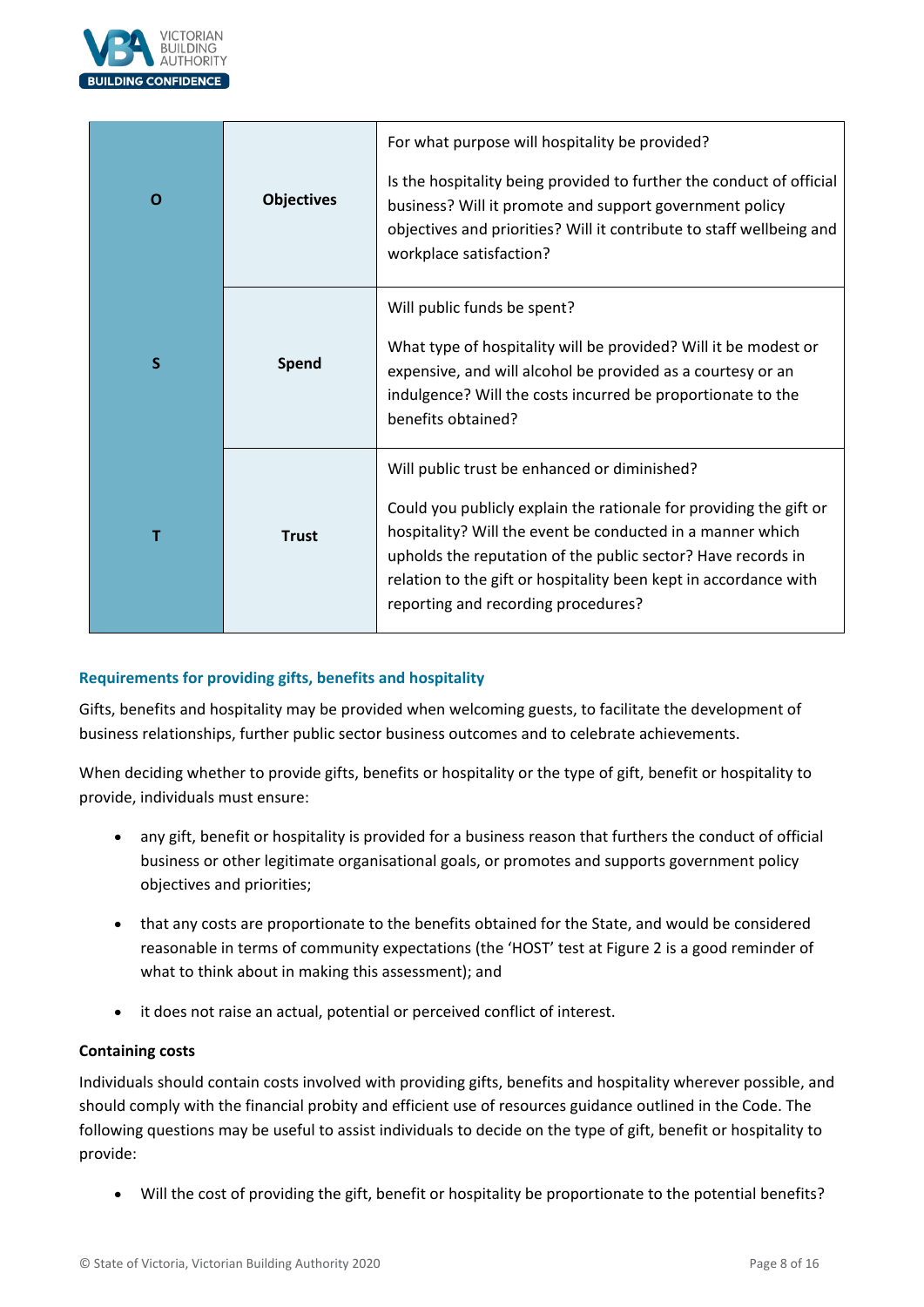

- Is an external venue necessary or does the organisation have facilities to host the event?
- Is the proposed catering or hospitality proportionate to the number of attendees?
- Does the size of the event and number of attendees align with intended outcomes?
- Is the gift symbolic, rather than financial, in value?
- Will providing the gift, benefit or hospitality be viewed by the public as excessive?

#### **Reward and recognition programs**

Modest gifts may be provided to employees in exceptional circumstances as part of the VBA reward and recognition program.

#### **Maximum expenditure on unbudgeted gifts**

The VBA has set a nominal limit of \$150 for the maximum expenditure on gifts to others, where the expenditure has not been explicitly budgeted for. This nominal limit is a total for a discrete, unbudgeted gift. It is not per person or an annual total.

#### **Providing catering and alcohol for external events**

Catering is provided at functions for external guests subject to the following criteria:

- there is a real benefit to the department,
- the expenditure is modest and proportionate to the benefit,
- it is not excessive,
- it is not too frequent, and
- it is consistent with community expectations.

Alcohol may be purchased with public funds to serve at functions for external guests based on the following:

- provision of alcohol would be relatively uncommon and be associated with a meal,
- any event where alcohol is served should be held at a time that minimises the risk of employees returning to work impaired by alcohol (e.g. if standard office hours are worked, the event should be held in the late afternoon or early evening),
- events with alcohol service do not exceed two hours in duration,
- no more than two standard drinks per person are provided, and
- the provision of alcohol should be incidental to the overall level of hospitality provided.

#### **Providing alcohol at internal events**

The VBA does not permit the purchase of alcohol with public funds for internal events.

#### **Providing catering at internal events**

The VBA provides modest catering for employees for events such as annual recognition events or marking the completion of a major project based on the following considerations:

- the extent to which the event will contribute to organisational objectives by, for example, reinforcing particular values or motivating staff,
- whether there have been multiple recent events that would result in perceptions of excess, or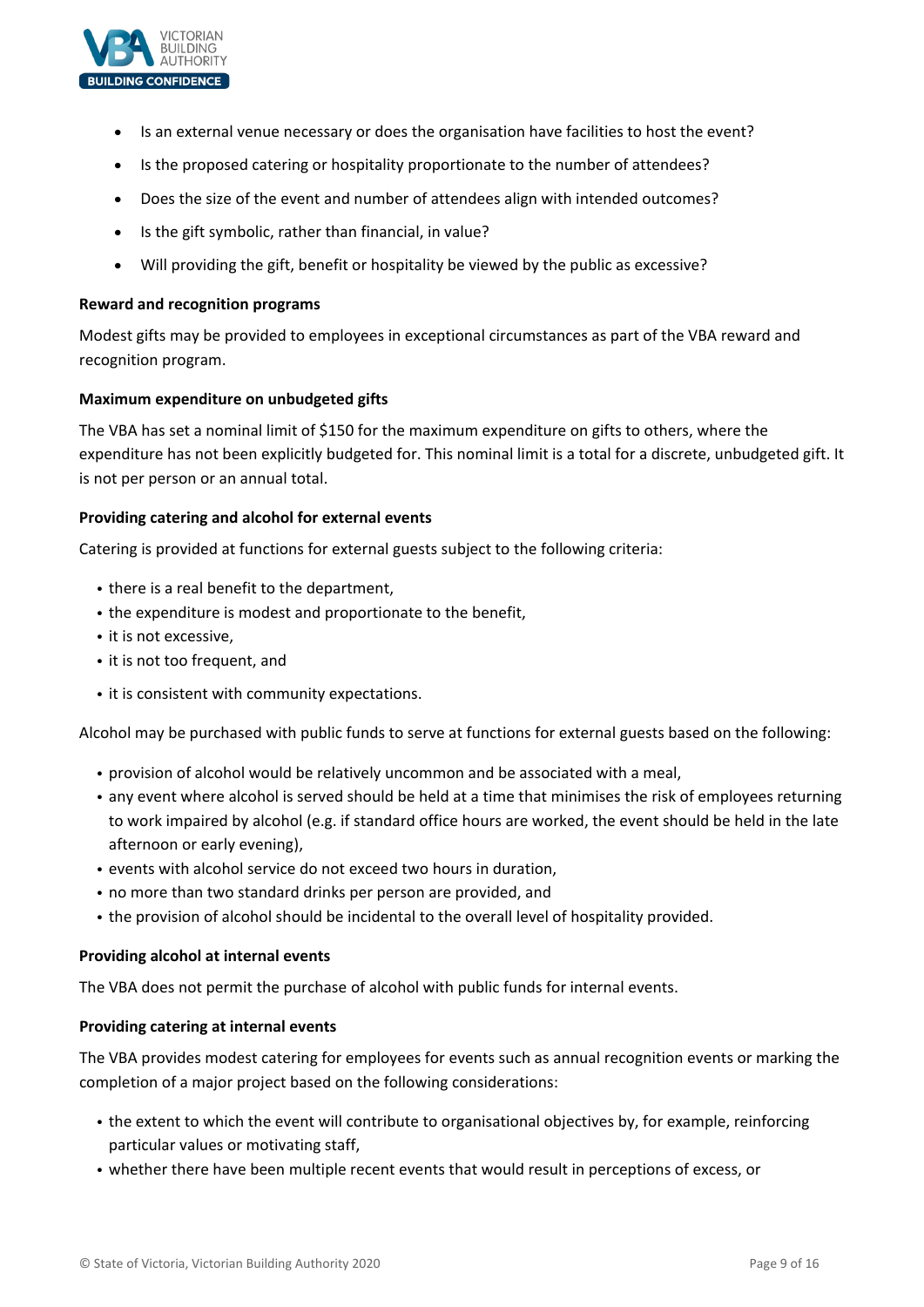

• the need to balance the positive benefits of public recognition with community expectations in relation to modest expenditure by public officials.

Celebrations of events such as birthdays, marriages or the birth of a child are not catered with public funds.

VBA practice is that meetings are scheduled to avoid conflict with meal times. Where that is not possible, a break is encouraged to enable participants to seek their own refreshments. If an event or meeting extends over meal times, modest hospitality can be provided.

As a guideline, provide refreshments when meetings exceed these times:

- 2 hours for morning or afternoon tea
- 3 hours ‐ for lunch
- 5 hours ‐ for lunch and either morning or afternoon tea
- 7 hours ‐ for lunch, morning tea and afternoon tea

#### <span id="page-9-0"></span>**Contraventions**

Disciplinary action consistent with the relevant industrial instrument and legislation, including dismissal, may be taken where an individual fails to adhere to this policy. This includes where an individual fails to avoid wherever possible or identify, declare and manage a conflict of interest related to gifts, benefits and hospitality in accordance with the policy.

Actions inconsistent with this policy may constitute misconduct under the *Public Administration Act 2004*, which includes:

- breaches of the binding Code of Conduct for Victorian Public Sector Employees, such as sections of the Code covering conflict of interest, public trust and gifts and benefits; and
- individuals making improper use of their position.

For further information on managing breaches of this policy, please contact People and Capability or the Special Adviser, Integrity.

The VBA will communicate its policy on the offering and provision of gifts, benefits and hospitality to contractors, consultants and other business associates. Those identified as acting inconsistently with this policy may be subject to contract re‐negotiation, including termination.

# <span id="page-9-1"></span>**Speak up**

Individuals who consider that gifts, benefits and hospitality or conflict of interest within the VBA may not have been declared or is not being appropriately managed should speak up and notify their manager or People and Capability. Individuals who believe they have observed corrupt conduct in their colleagues may also make a protected disclosure directly to IBAC. Individuals who have suspicions or concerns about fraud or corruption can raise these concerns through the VBA's Safe2Speak process.

The VBA will take decisive action, including possible disciplinary action, against individuals who discriminate against or victimise those who speak up in good faith.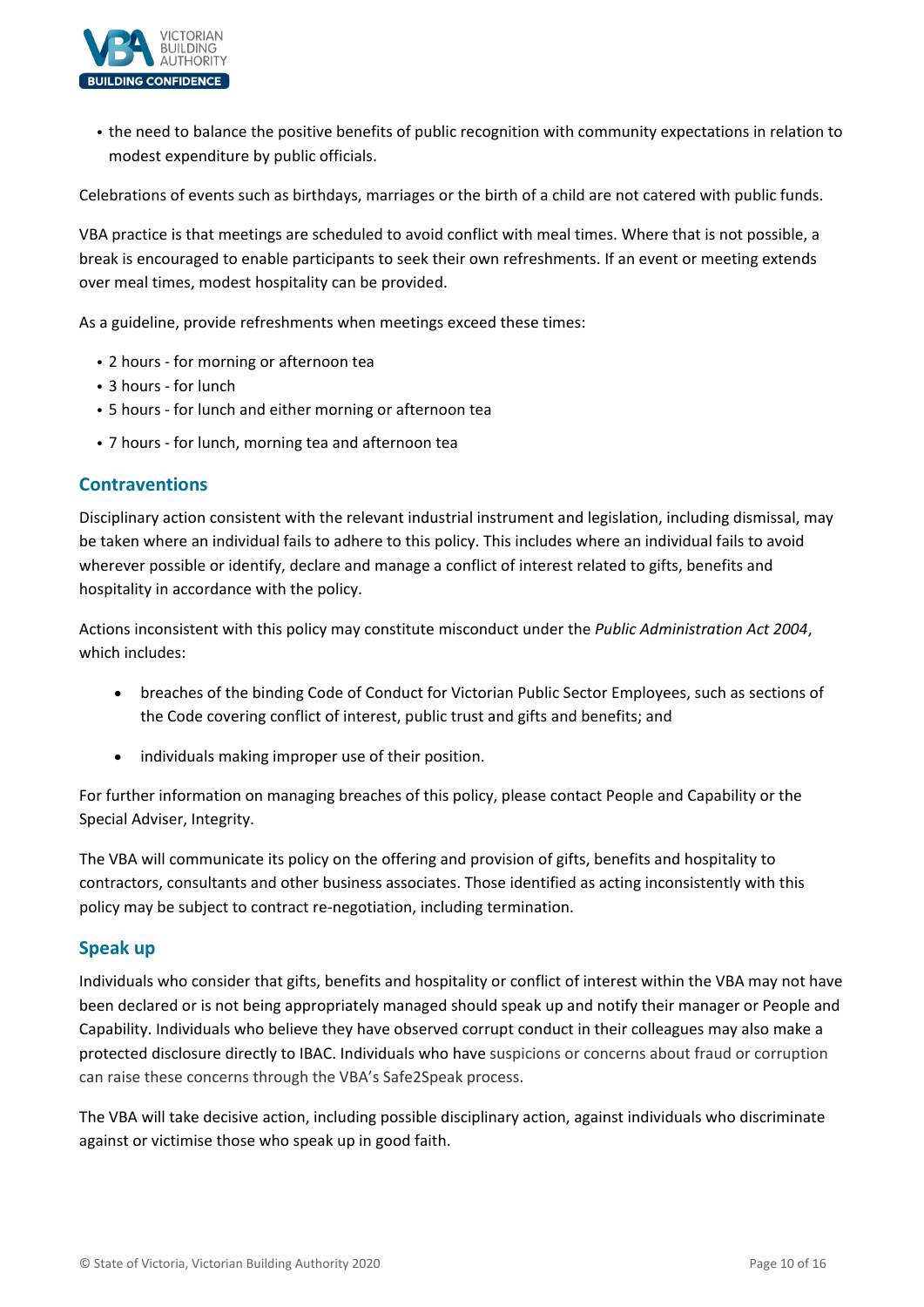

# <span id="page-10-0"></span>**Contacts for further information**

A conflict of interest resulting from the acceptance of a gift, benefit or hospitality is not always clear to those who have them. Individuals who are unsure about accepting a gift, benefit or hospitality, or the application of this policy, should ask their manager or People and Capability or the Special Adviser, Integrity for advice.

# <span id="page-10-1"></span>**Communication**

This policy is available to all VBA employees on the intranet.

# <span id="page-10-2"></span>**Review and Amendment**

The VBA will conduct a biennial review of this policy unless otherwise required. All amendments to the policy must be submitted to the CEO and the Audit and Risk Committee for endorsement before seeking Board approval.

# <span id="page-10-3"></span>**Supporting or related documents**

- VBA Conflict of Interest Policy
- VBA Fraud and Corruption Policy
- Victorian Building Authority Enterprise Agreement
- Code of Conduct for Victorian Public Sector Employees
- Victorian Public Sector Commission's Gifts, Benefits and Hospitality Policy Guide
- Minimum accountabilities for the management of gifts, benefits and hospitality (see Instructions supporting the Standing Directions of the Minister for Finance)
- Public Administration Act 2004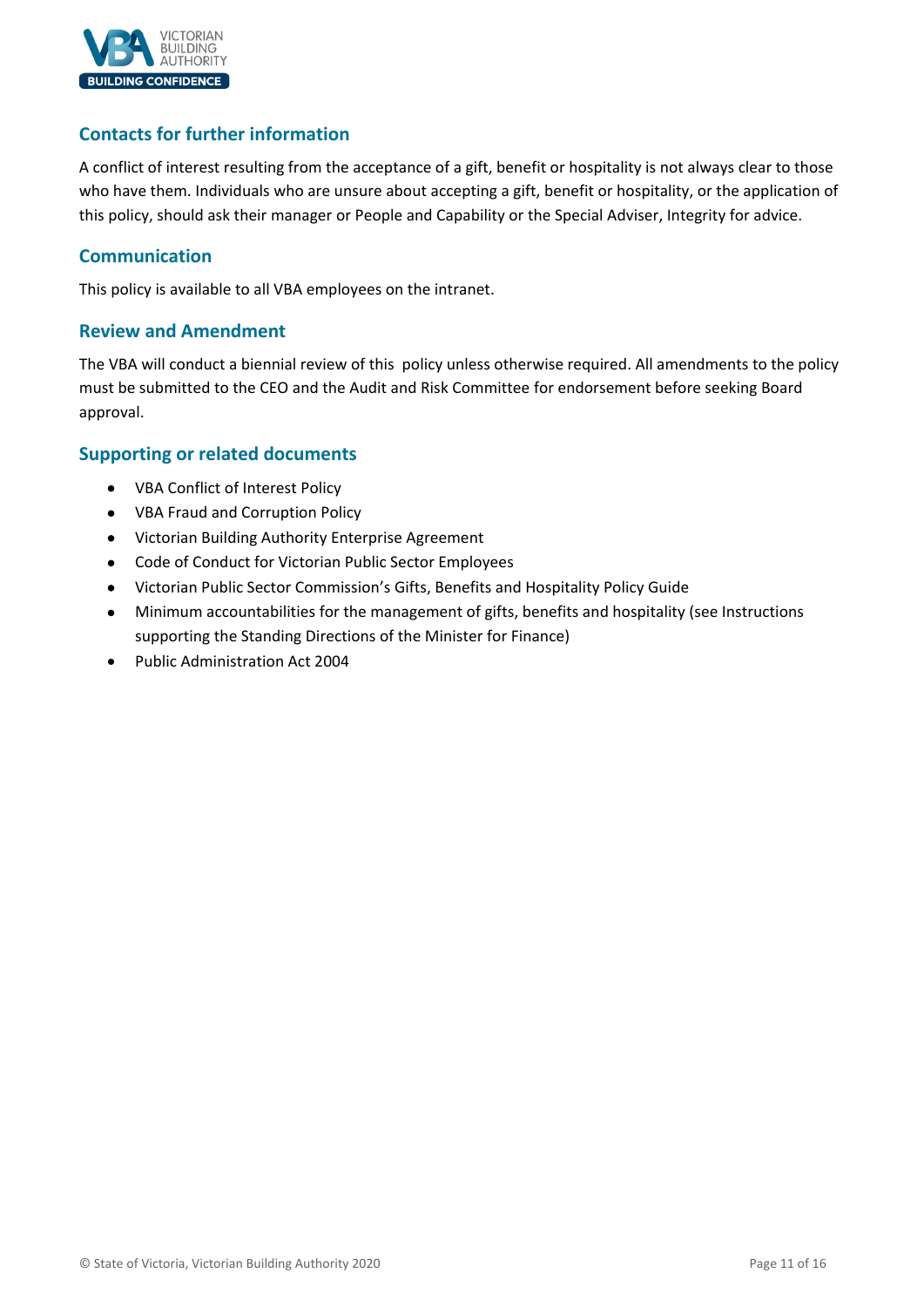

# <span id="page-11-0"></span>**Appendix 1: Definitions**

| <b>Term</b>                 | <b>Meaning</b>                                                                                                                                                                                                                                                                                                                                                                                                                                                                                                          |
|-----------------------------|-------------------------------------------------------------------------------------------------------------------------------------------------------------------------------------------------------------------------------------------------------------------------------------------------------------------------------------------------------------------------------------------------------------------------------------------------------------------------------------------------------------------------|
| <b>Business associate</b>   | An individual or body that the public-sector organisation has, or plans to<br>establish, some form of business relationship with, or who may seek<br>commercial or other advantage by offering gifts, benefits or hospitality.                                                                                                                                                                                                                                                                                          |
| <b>Benefits</b>             | Benefits include preferential treatment, privileged access, favours or other<br>advantage offered to an individual. They may include invitations to sporting,<br>cultural or social events, access to discounts and loyalty programs and<br>promises of a new job.                                                                                                                                                                                                                                                      |
|                             | The value of benefits may be difficult to define in dollars, but as they are<br>valued by the individual, they may be used to influence the individual's<br>behaviour.                                                                                                                                                                                                                                                                                                                                                  |
| <b>Ceremonial gifts</b>     | Ceremonial gifts are official gifts provided as part of the culture and practices<br>of communities and government, within Australia or internationally.<br>Ceremonial gifts are usually provided when conducting business with official<br>delegates or representatives from another organisation, community or foreign<br>government.                                                                                                                                                                                 |
|                             | Ceremonial gifts are the property of the public-sector organisation,<br>irrespective of value, and should be accepted by individuals on behalf of the<br>public-sector organisation. The receipt of ceremonial gifts should be recorded<br>on the register but does not need to be published online.                                                                                                                                                                                                                    |
| <b>Conflict of interest</b> | Conflicts of interest in the public sector are conflicts between public duties<br>and private interests. They can be actual, potential or perceived.                                                                                                                                                                                                                                                                                                                                                                    |
|                             | An actual conflict of interest is one where there is a real conflict between an<br>employee's public duties and responsibilities and their private interests.                                                                                                                                                                                                                                                                                                                                                           |
|                             | Conflicts of interest are also classified into pecuniary and non-pecuniary<br>interests, depending on whether there is a financial advantage involved.                                                                                                                                                                                                                                                                                                                                                                  |
|                             | A conflict of interest can arise from avoiding personal losses, as well as gaining<br>personal advantage - whether financial or otherwise.                                                                                                                                                                                                                                                                                                                                                                              |
| Gifts                       | Gifts are free or discounted items or services and any item or service that<br>would generally be seen by the public as a gift. These include items of high<br>value (e.g. artwork, jewellery, or expensive pens), low value (e.g. small bunch<br>of flowers), consumables (e.g. chocolates) and services (e.g. painting and<br>repairs). Fundraising by public sector organisations that is consistent with<br>relevant legislation and any government policy is not prohibited under the<br>minimum accountabilities. |
| <b>Hospitality</b>          | Hospitality is the friendly reception and entertainment of guests. Hospitality<br>may range from light refreshments at a business meeting to expensive<br>restaurant meals and sponsored travel and accommodation.                                                                                                                                                                                                                                                                                                      |
| Legitimate business benefit | A gift, benefit or hospitality may have a legitimate business benefit if it<br>furthers the conduct of official business or other legitimate goals of the public-                                                                                                                                                                                                                                                                                                                                                       |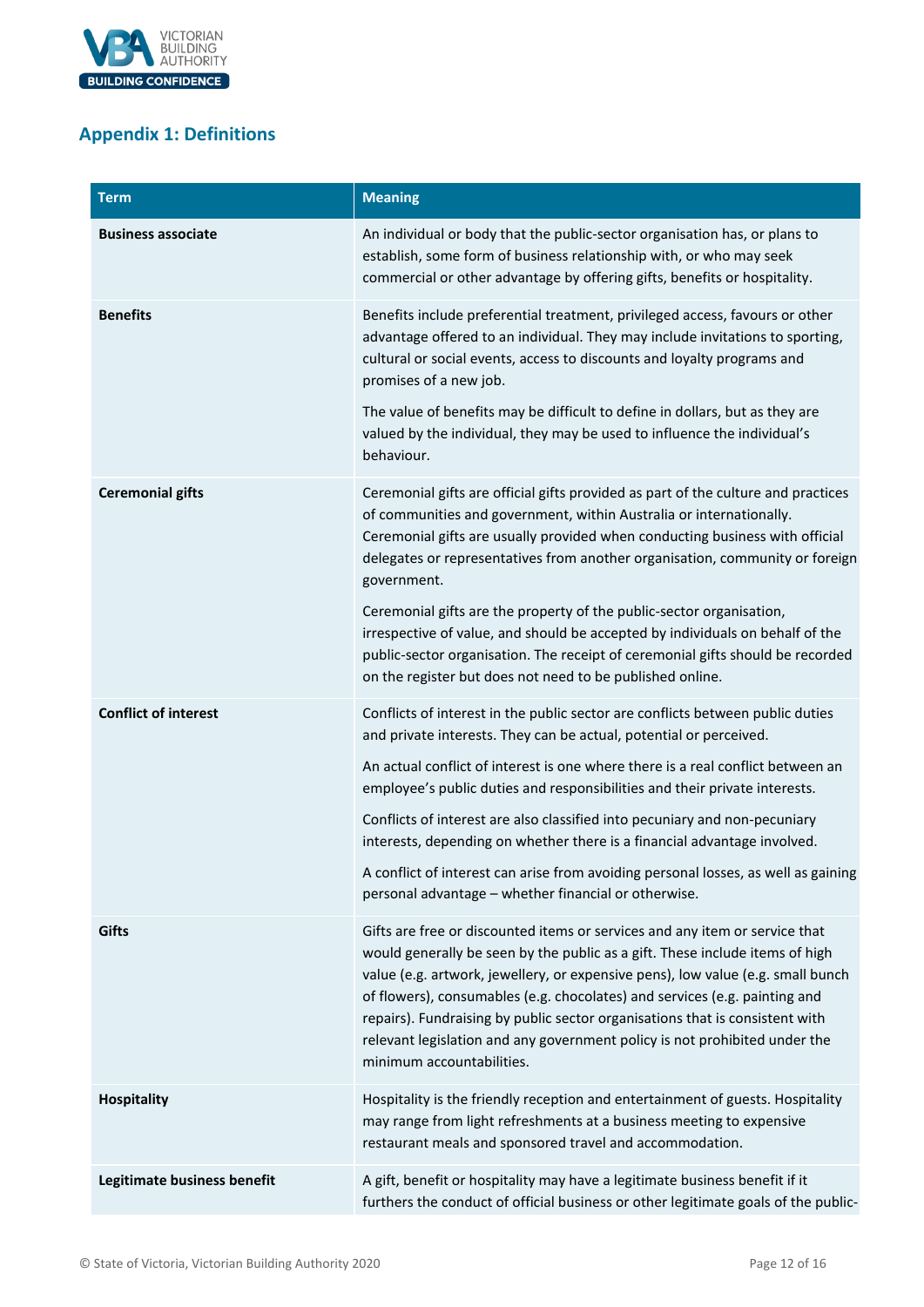

|                                       | sector organisation, the public sector or the State.                                                                                                                                                                                                                                                                                 |  |
|---------------------------------------|--------------------------------------------------------------------------------------------------------------------------------------------------------------------------------------------------------------------------------------------------------------------------------------------------------------------------------------|--|
| <b>Perceived conflict of interest</b> | A perceived conflict of interest can exist where a third party could form the<br>view that an employee's private interest could improperly influence the<br>performance of their duties, now or in the future.                                                                                                                       |  |
| <b>Potential conflict of interest</b> | A potential conflict of interest arises where an employee has private<br>interests that could conflict with their public duties.                                                                                                                                                                                                     |  |
| <b>Public official</b>                | Public official has the same meaning as section 4 of the Public Administration<br>Act 2004 and includes, public sector employees, statutory office holders and<br>directors of public entities.                                                                                                                                      |  |
| <b>Public register</b>                | A public register is a record, preferably digital, of a subset of the information<br>contained in a register, for publication as required by the minimum<br>accountabilities. Guidance regarding the information that should be published<br>is provided in the Victorian Public Sector Commission Policy Guide.                     |  |
| <b>Register</b>                       | A register is a record, preferably digital, of all declarable gifts, benefits and<br>hospitality. Guidance regarding the information that should be recorded is<br>provided in the Policy Guide.                                                                                                                                     |  |
| <b>Token offer</b>                    | A token offer is a gift, benefit or hospitality that is of inconsequential or trivial<br>value to both the person making the offer and the recipient (such as basic<br>courtesy). The minimum accountabilities state that token offers cannot be<br>worth more than \$50.                                                            |  |
| Non-token offer                       | A non-token offer is a gift, benefit or hospitality that is, or may be perceived to<br>be by the recipient, the person making the offer or by the wider community,<br>of more than inconsequential value. All offers worth more than \$50 are non-<br>token offers and must be recorded on a gift, benefit and hospitality register. |  |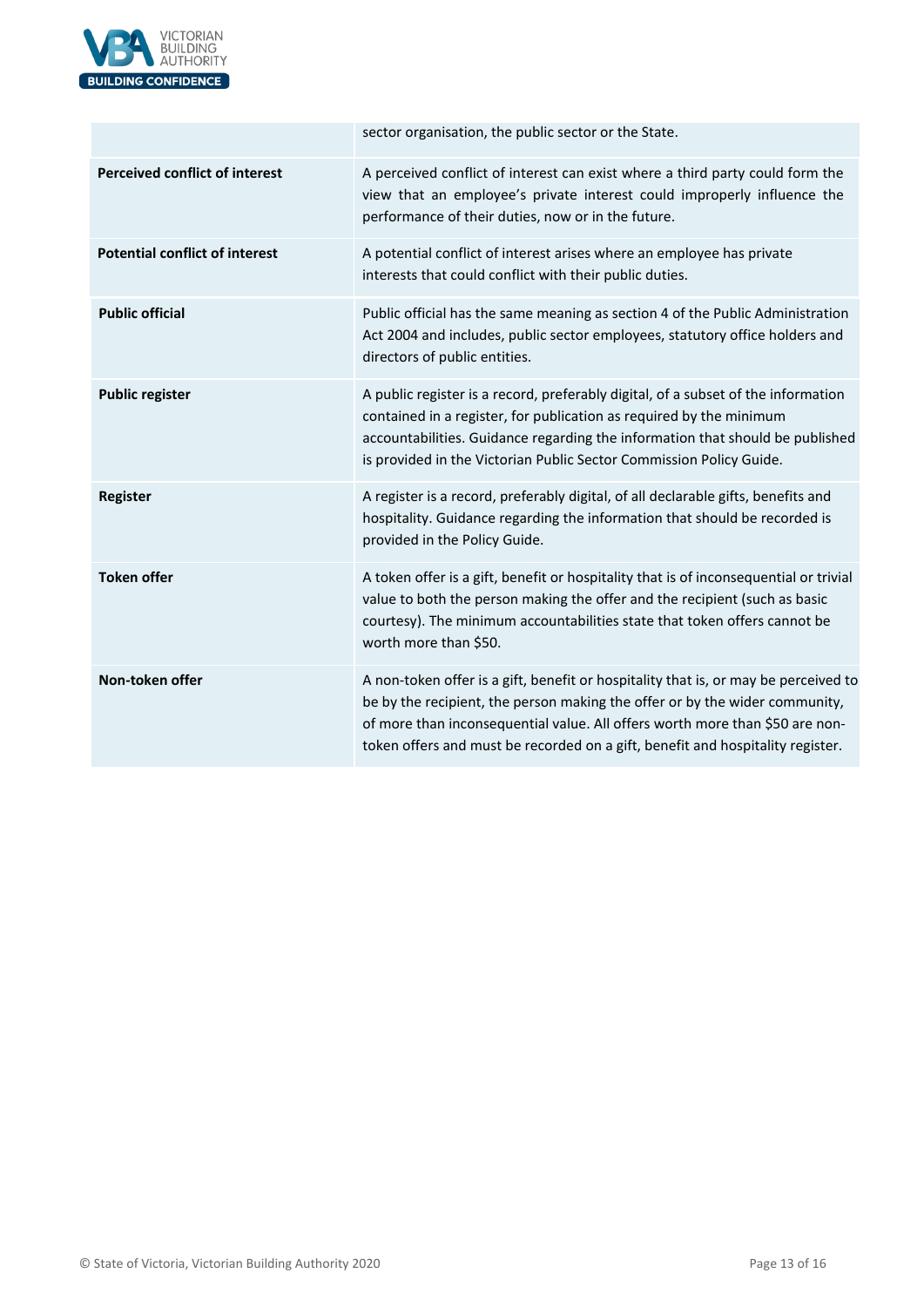

# <span id="page-13-0"></span>**Schedule A – Minimum accountabilities**

#### **Public officials offered gifts, benefits and hospitality:**

- 1. Do not, for themselves or others, seek or solicit gifts, benefits and hospitality.
- 2. Refuse all offers of gifts, benefits and hospitality that:
	- $\circ$  are money, items used in a similar way to money, or items easily converted to money;
	- $\circ$  give rise to an actual, potential or perceived conflict of interest;
	- $\circ$  may adversely affect their standing as a public official or which may bring their public-sector employer or the public sector into disrepute; or
	- are non-token offers without a legitimate business benefit.
- 3. Declare all non‐token offers (valued at \$50 or more) of gifts, benefits and hospitality (whether accepted or declined) on their organisation's register, and seek written approval from their manager or organisational delegate to accept any non-token offer.
- 4. Refuse bribes or inducements and report inducements and bribery attempts to the head of the public sector organisation or their delegate (who should report any criminal or corrupt conduct to Victoria Police or IBAC).

#### **Public officials providing gifts, benefits and hospitality:**

- 5. Ensure that any gift, benefit and hospitality is provided for a business purpose in that it furthers the conduct of official business or other legitimate organisational goals, or promotes and supports government policy objectives and priorities.
- 6. Ensure that any costs are proportionate to the benefits obtained for the State, and would be considered reasonable in terms of community expectations.
- 7. Ensure that when hospitality is provided, individuals demonstrate professionalism in their conduct, and uphold their obligation to extend a duty of care to other participants.

# **Heads of public sector organisations:**

- 8. Establish, implement and review organisational policies and processes for the effective management of gifts, benefits and hospitality that comprehensively address these minimum accountabilities.
- 9. Establish and maintain a register for gifts, benefits and hospitality offered to public officials that, at a minimum, records sufficient information to effectively monitor, assess and report on these minimum accountabilities.
- 10. Communicate and make clear within the organisation that a breach of the gifts, benefits and hospitality policies or processes may constitute a breach of binding codes of conduct and may constitute criminal or corrupt conduct, and may result in disciplinary action.
- 11. Establish and communicate a clear policy position to business associates on the offering of gifts, benefits and hospitality to employees, including possible consequences for a business associate acting contrary to the organisation's policy position. This must take into consideration any whole of Victorian Government supplier codes of conduct.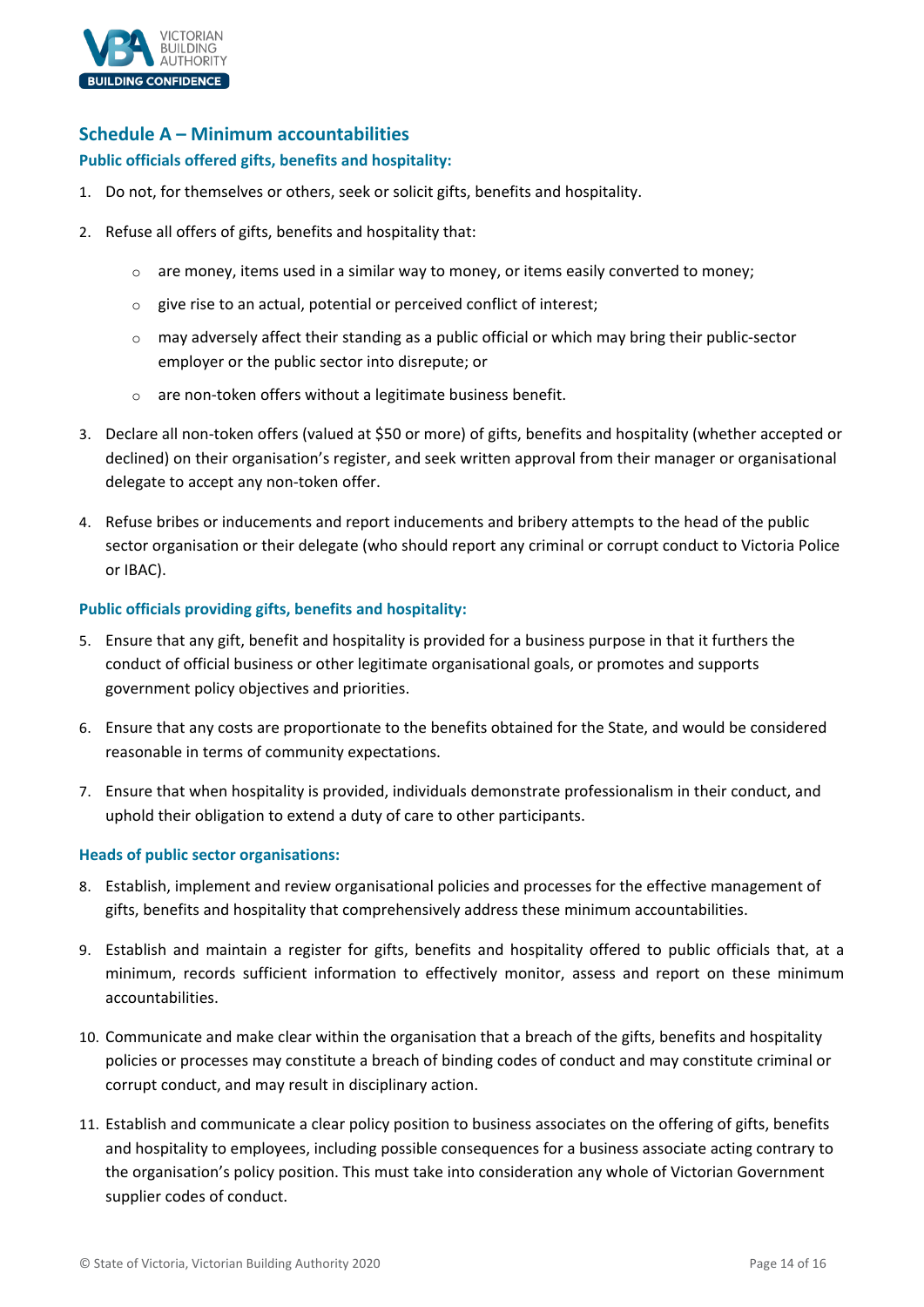

- 12. Report at least annually to the organisation's audit committee on the administration and quality control of its gifts, benefits and hospitality policy, processes and register. This report must include analysis of the organisation's gifts, benefits and hospitality risks (including repeat offers from the same source and offers from business associates), risk mitigation measures and any proposed improvements.
- 13. Publish the organisation's gifts, benefits and hospitality policy and register on the organisation's public website (applies only to organisations with an established website). The published register should cover the current and the previous financial year.